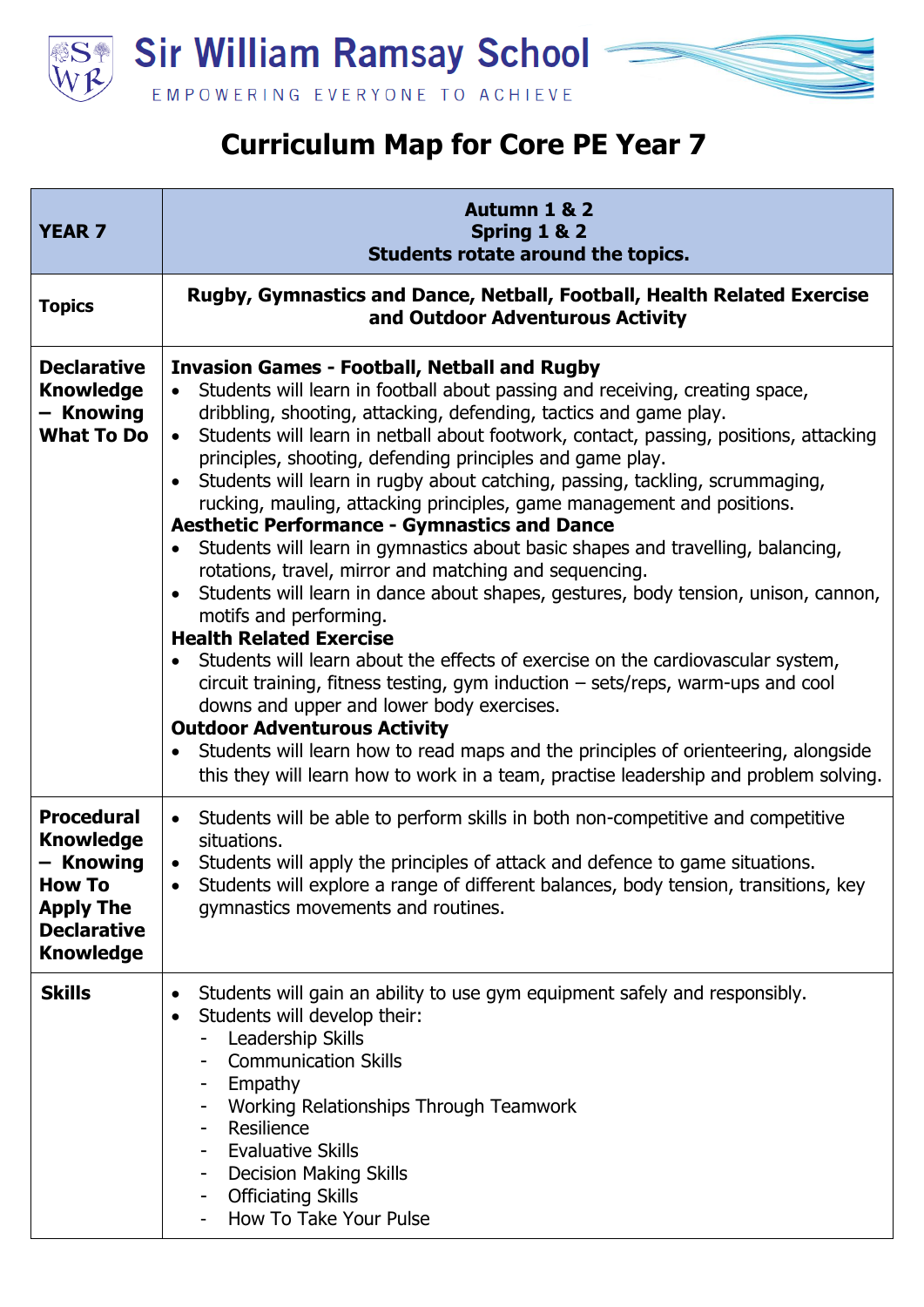| <b>Links To</b><br><b>Prior</b><br><b>Learning</b> | Students will build upon knowledge of all sports from Year 6.<br>$\bullet$<br>Students may be outside school participating in sports clubs.<br>$\bullet$                                                                                                                                                                                                                                                                                                                                                                                                                                   |
|----------------------------------------------------|--------------------------------------------------------------------------------------------------------------------------------------------------------------------------------------------------------------------------------------------------------------------------------------------------------------------------------------------------------------------------------------------------------------------------------------------------------------------------------------------------------------------------------------------------------------------------------------------|
| Literacy/<br><b>Numeracy</b>                       | Students will be scoring and counting into teams.<br>$\bullet$<br>Students will use key words and terms.<br>$\bullet$<br>Students will be measuring using time.<br>$\bullet$<br>Students will use oracy when giving feedback to others.<br>$\bullet$<br>Students will be measuring and timing during athletics events.<br>$\bullet$                                                                                                                                                                                                                                                        |
| <b>Cross</b><br><b>Curricular</b>                  | Anatomy and Physiology - be able to identify where the bones and muscles are.<br>$\bullet$<br>Responding to music in dance and gymnastics.<br>$\bullet$<br>Use of imagination when creating dance and gymnastics routines.<br>$\bullet$<br>Demonstrating Sportsmanship:<br>$\bullet$<br>Enforce Rules and Follow the Officials' Decisions<br>- Fair Play<br>- Mixed Ethnic and Religious Classes<br>- Mixed Gender Classes<br>Mixed Socio-Economic Classes<br>Kaleidoscope Questions Cover:<br>Gender Stereotyping<br><b>Leadership Styles</b><br><b>Fitness Levels</b><br>Media Influence |
| <b>Assessment</b>                                  | • Baseline assessment to establish mixed ability groupings.<br>End of activity assessment using the PE assessment grid.<br>$\bullet$                                                                                                                                                                                                                                                                                                                                                                                                                                                       |

| <b>YEAR 7</b>                                                                                                                     | Summer 1 & 2<br><b>Students Rotate Around The Topics</b>                                                                                                                                                                                                                                                                                                                                                                                                                                                                                                                                                                                                                                                                                                                                                                                                                     |
|-----------------------------------------------------------------------------------------------------------------------------------|------------------------------------------------------------------------------------------------------------------------------------------------------------------------------------------------------------------------------------------------------------------------------------------------------------------------------------------------------------------------------------------------------------------------------------------------------------------------------------------------------------------------------------------------------------------------------------------------------------------------------------------------------------------------------------------------------------------------------------------------------------------------------------------------------------------------------------------------------------------------------|
| <b>Topics</b>                                                                                                                     | <b>Cricket, Tennis, Rounders, Athletics and Softball</b>                                                                                                                                                                                                                                                                                                                                                                                                                                                                                                                                                                                                                                                                                                                                                                                                                     |
| <b>Declarative</b><br><b>Knowledge</b><br>- Knowing<br><b>What To Do</b>                                                          | Striking and Fielding Games – Cricket, Softball & Rounders<br>Students will learn in cricket the basic rules, throwing, catching, batting, bowling<br>$\bullet$<br>and fielding.<br>Students will learn in softball ball familiarisation, bowling, fielding, batting, tactics<br>$\bullet$<br>and laws.<br>Students will learn in rounders the basic rules, batting, catching, throwing,<br>$\bullet$<br>bowling, attacking and defending principles.<br><b>Net Games - Tennis</b><br>Students will learn how to serve, the forehand and backhand, the rules, tactics and<br>$\bullet$<br>decision-making strategies needed when performing in singles and doubles.<br><b>Athletics - Track and Field Events</b><br>Students will learn techniques and the rules in sprinting, long distance running,<br>$\bullet$<br>shot putt, javelin, long jump, triple jump and relays. |
| <b>Procedural</b><br><b>Knowledge</b><br>- Knowing<br><b>How To</b><br><b>Apply The</b><br><b>Declarative</b><br><b>Knowledge</b> | Students will be able to perform skills in both non-competitive and competitive<br>$\bullet$<br>situations.<br>Students will apply the principles of attack and defence to game situations.<br>$\bullet$<br>Students will explore a range of tactics and strategy within sport.<br>$\bullet$                                                                                                                                                                                                                                                                                                                                                                                                                                                                                                                                                                                 |